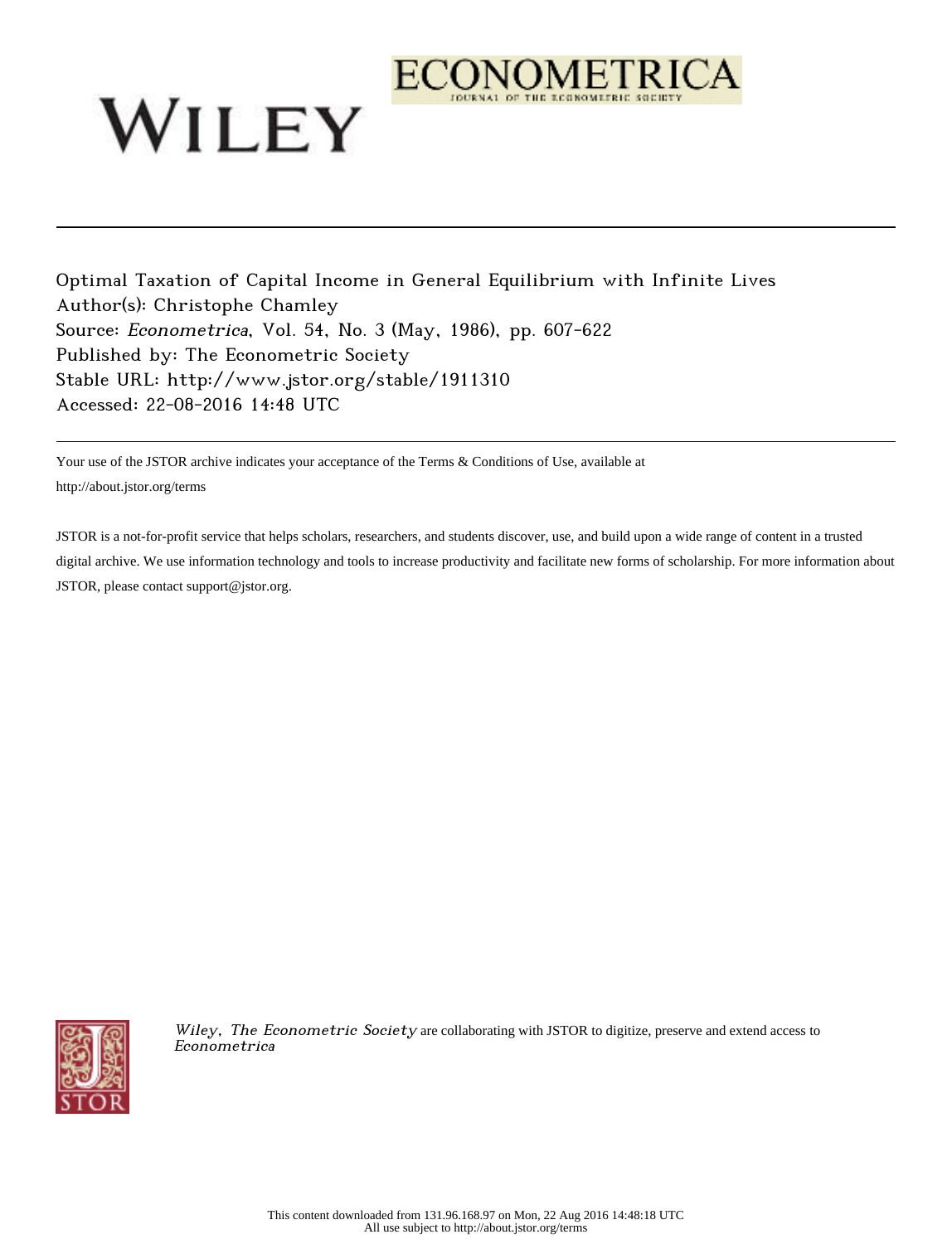# OPTIMAL TAXATION OF CAPITAL INCOME IN GENERAL EQUILIBRIUM WITH INFINITE LIVES

# BY CHRISTOPHE CHAMLEY<sup>1</sup>

 This paper analyzes the optimal tax on capital income in general equilibrium models of the second best. Agents have infinite lives and utility functions which are extensions from the Koopmans form. The population is heterogeneous. The important property of the models is the equality between the social and the private discount rates in the long run. I find that the optimal tax rate is zero in the long run. For a special case of additively separable utility functions, I then determine the tax rates along the dynamic path and conditions that are sufficient for the local stability of the steady state.

# INTRODUCTION

 THERE IS CONSIDERABLE DEBATE in the tax policy community over whether or not to tax the income from capital and at what rates. The argument for a zero tax often rests on the disincentive effects of such a tax on the intertemporal allocation of resources. However, the studies of second best taxation indicate that the optimal capital income tax rates are not zero, except under quite restrictive assumptions about individual preferences. The main result of this paper is that when individuals have infinite lives and a utility function of a fairly general form, the optimal tax rate on capital income does tend to zero in the long run.

 Previous studies of second best taxation in dynamic general equilibrium found different results because they relied on life-cycle models with limited scope for intertemporal substitution. In these earlier models, the individual's horizon was finite; in most of them, individual lives were reduced to two periods. $2^{\circ}$ 

 The main assumption of this paper is that current consumption levels have a negligible effect on preferences among consumption plans sufficiently far in the future. The lifespan of individuals is infinite. No assumption is made about the interest elasticity of the supply of savings; it can take any arbitrary finite value, or be infinite.<sup>3</sup> This framework has interesting applications for an economy where individuals have an arbitrary utility function over a finite life and an altruistic concern for the utility level of their offspring.

 In the paper I first consider the case where consumption levels have no impact on preferences in future periods. The general class of these utility functions has been characterized by Koopmans [11, 12]. In Section 1, I establish the zero

 1 Discussions with Paul Champsaur, Dale Jorgenson, Laurence Kotlikoff, and participants of seminars at C.O.R.E. and at Yale have been stimulating. Comments by the editor and by an anonymous referee were particularly helpful. Partial financial support from a C.O.R.E. fellowship is gratefully acknowledged. Donna Zerwitz provided expert editorial assistance.

 $2$  Pestieau [13] has shown that under some conditions, the standard Ramsey tax formulae (Diamond and Mirrlees [8]), apply in the steady state of a general equilibrium model with overlapping generations. For a discussion of some of these conditions, see Atkinson and Sandmo [3].

<sup>3</sup> Summers [14] has remarked that in life-cycle models with additively separable utility functions and constant pure rate of time preference, the long-run interest elasticity of supply for savings increases with the number of periods. This would imply that the interest tax has a large welfare cost, and that its rate in the second best is relatively low. His analysis is restricted to a comparison between steady states. The framework of this paper does not make these restrictive assumptions about the utility function, and the second best policy optimizes over the entire dynamic path.

607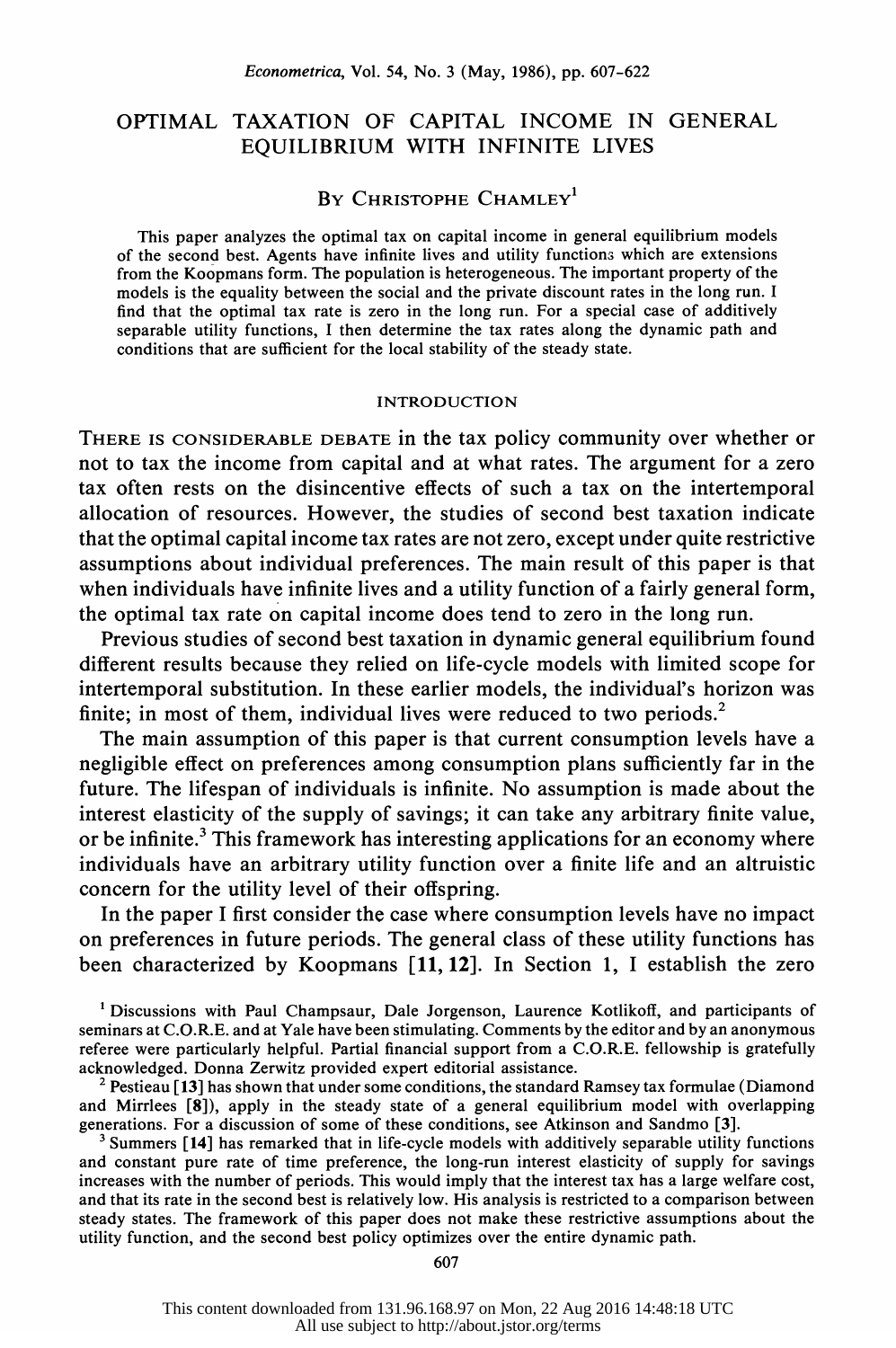taxation of capital income in the steady state for this class of utility functions: in the intertemporal program of second best taxation, the tax rate on capital income tends to zero as the economy tends to a steady state, or a balanced growth path.

 This result is first established in a heuristic model of intertemporal general equilibrium. A unique good is produced with capital and labor; it can be consumed or used to increase the capital stock. There is no lump-sum taxation; taxes on income from capital and labor are linear; and the tax rates can be optimized in each period. Finally, all agents are identical. These assumptions are not essential for the derivation of the result. The main property of the model which is used in the proof is the equality between the private and the social discount rate in the long run.

 Section 2 shows how this equality and the validity of the result hold when some of the assumptions used in Section 1 are relaxed. The Koopmans form of the utility function is extended to allow for an effect of present decisions on future preferences: The utility function is separable between sequences of con sumption programs in  $k$  consecutive periods, where  $k$  is an arbitrary fixed number. In this analysis, capital taxation is also equal to zero in the steady state, given economies with many consumption goods and with many agents of heterogeneous endowments and preferences. This latter property is particularly important for the relevance of the second best assumption. At the end of this section, I also discuss the implications of the result for the capital income tax and the bequest tax in economies with intergenerational transfers.

 An essential part of the argument in this paper is the existence of a stable steady state for the dynamic path of second best. Therefore, Section 3 analyzes this problem for additively separable utility functions. Two results emerge.

 First, the steady state is locally stable when one of two independent, sufficient conditions is satisfied. The first of these is a restriction on the shape of the utility function. The second is that the efficiency cost of taxation is relatively small. The latter condition seems to be applicable for a wider class of models. It implies that the dynamic path of second best is close to the path of first best. When the steady state is stable in the first best, it is also stable in the second best by a continuity argument.

 Second, I find that the second best level of the capital income tax is fully described along the economy's dynamic transition path. At first, it is as large as constraints permit. It then abruptly switches, in finite time, to zero. This property is specific to the utility function which is considered here.

 In Section 4, the policy implications of the results are summarized, and further extensions for future research are suggested.

# 1. THE OPTIMAL CAPITAL INCOME TAX IN THE LONG RUN

# 1.1. The Model

 The private sector is represented by a single individual who has an infinite life. His utility function has the form proposed by Koopmans and his associates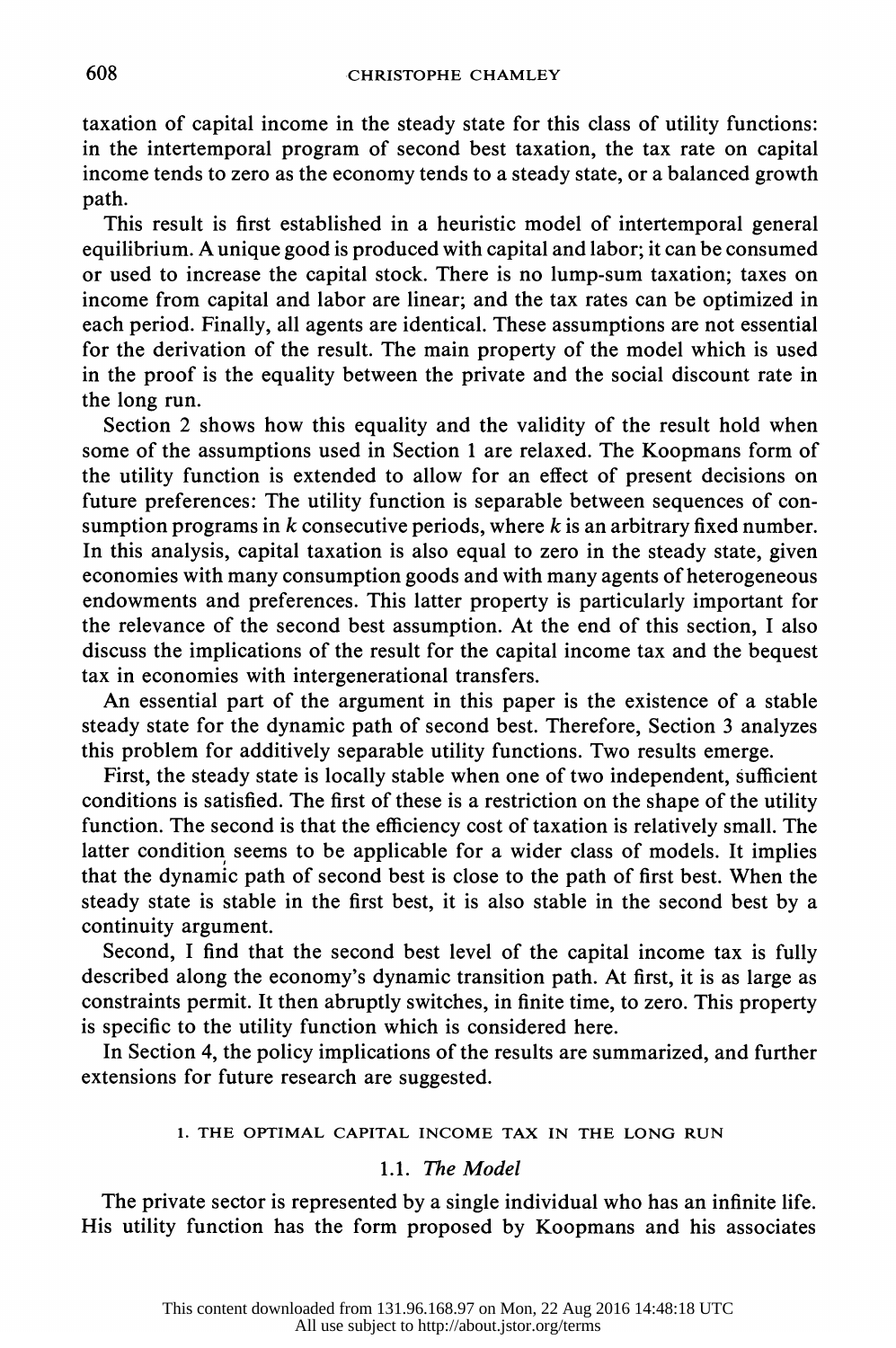[11, 12] and is defined as follows:

(1) 
$$
J_{t}X
$$
 =  $U(x_{t}, J_{t+1}X)$ ,  $t \ge 1$ ,

with the notation:  $x<sub>t</sub>$  is a vector of consumption of produced goods and leisure at time t,  $X_i$  is the program  $(x_t, \ldots, x_{t+k}, \ldots)$ .

The function  $U$  is called the utility aggregator. The most restrictive property which is implied by the above functional form may be the limited noncomplemen tarity between periods (Koopmans [11]). This axiom will be partially relaxed below. The other important property is the stationarity of the utility function. It seems less restrictive in the present context since the main emphasis is on steady state results.

 Without loss of generality one can assume that there is a unique produced good, and that the vector  $x_t$  represents the levels of consumption of the produced good  $c_t$ , labor supply  $l_t$ , and government consumption  $g_t$ , respectively:

$$
(2) \qquad x_t = (c_t, l_t, g_t).
$$

 The unique good can be used for consumption or as capital input in the production technology which is represented by the neoclassical function with constant returns to scale:

$$
(3) \t y_t = f(k_t, l_t).
$$

The levels of output and capital are equal to  $y_t$  and  $k_t$ , respectively.

 The variation of the capital stock between periods is equal to the difference between output and consumption:

(4) 
$$
k_{t+1} = k_t + f(k_t, l_t) - c_t - g_t.
$$

 The government finances expenditures with linear taxes on the incomes of capital and labor. An equivalent assumption is that the fiscal instruments are the factor prices net of taxes, of capital and labor services in each period,  $\bar{r}_t$  and  $\bar{w}_t$ , respectively. There is no restriction on the variations of the tax rates between periods. However, for a reason which will be clear below, the net rate of return  $\bar{r}_t$  is constrained, and assumed to be greater than some arbitrary value, M. Without loss of generality, M can be chosen to be equal to zero:

(5) 
$$
\bar{r}_t \ge 0
$$
 for all *t*.

 The government can also match any imbalance between expenditures and revenues by issuing a debt which is perfectly substitutable with capital for the private individual (there is no uncertainty). If a surplus is generated, the govern ment redeems the debt or buys capital. The variation of the debt  $b<sub>t</sub>$  is equal to

(6) 
$$
b_{t+1} = (1 + \bar{r}_t) b_t + \bar{r}_t k_t + \bar{w}_t l_t - f(k_t, l_t) + g_t.
$$

The level of  $b<sub>i</sub>$  is negative if the government has a positive wealth and owns capital.

 Balanced budget policies can be analyzed in the same framework, with the additional restriction  $b_t = 0$ , for all t. In the remaining part of this section, one does not need to specify whether the budget is balanced in every period, and this constraint does not affect the main result presented below.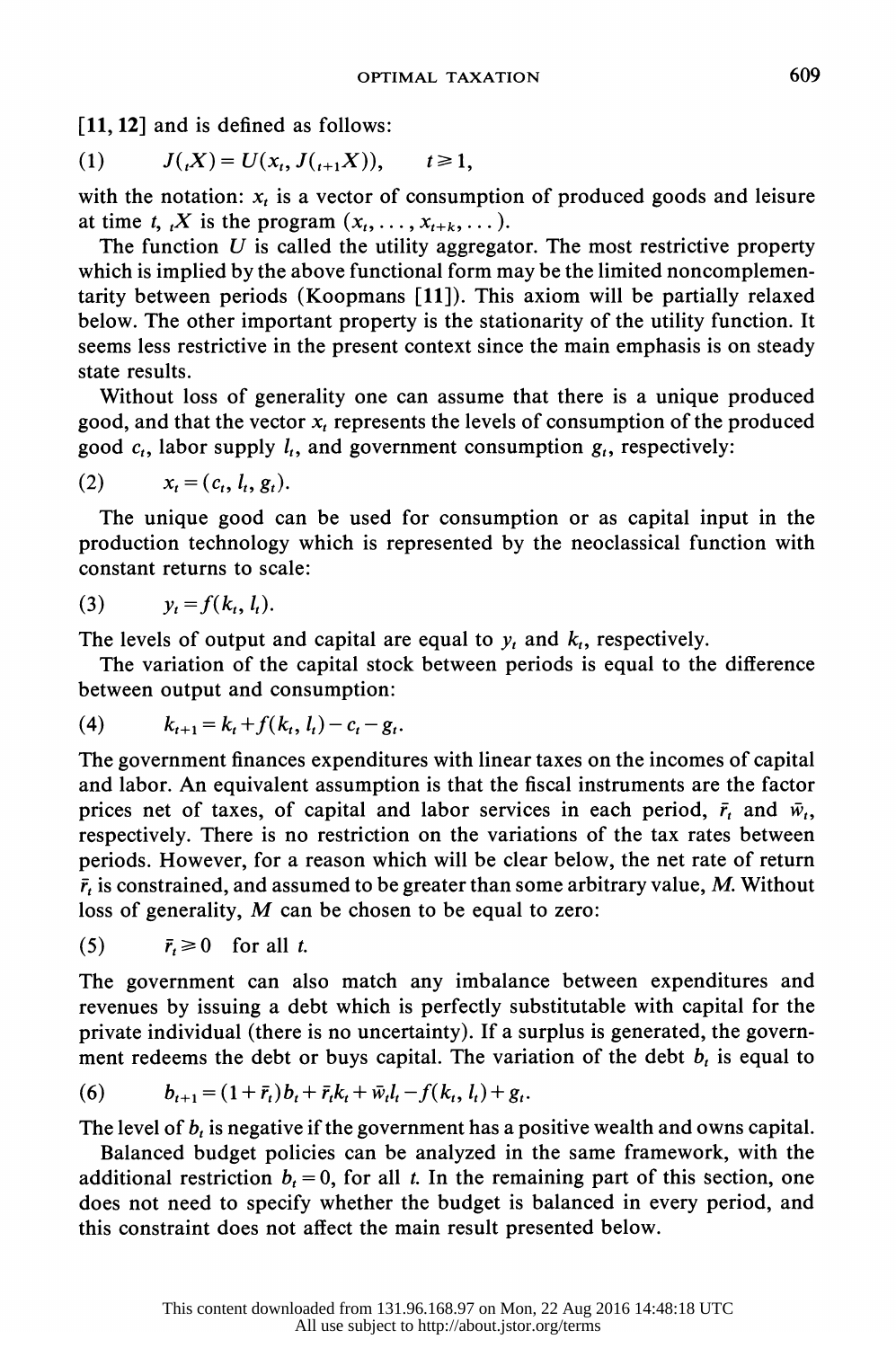## 1.2. The Second Best

 In the first period, the government announces the program of tax rates (or net factor prices), and expenditures. The representative agent is endowed with perfect foresight and behaves competitively: although the factor returns are endogenous to the decisions of saving and labor supply, they are considered to be independent of the agent's actions. For a given path of net factor prices  $(\bar{r}_t, \bar{w}_t)_{t\geq 1}$ , the representative agent chooses a program which maximizes the utility function (1), under the budget constraint. This program satisfies the first order conditions about the intratemporal and intertemporal choices, respectively,

(7) 
$$
\bar{w}_t \frac{\partial U(c_t, l_t, g_t, J_{t+1})}{\partial c_t} + \frac{\partial U}{\partial l_t}(c_t, l_t, g_t, J_{t+1}) = 0,
$$

$$
(8) \qquad \frac{\partial U}{\partial c_i}(c_i, l_i, g_i, J_{i+1})
$$

$$
= (1 + \bar{r}_{t+1}) \frac{\partial U}{\partial J_{t+1}}(c_t, l_t, g_t, J_{t+1}) \frac{\partial U}{\partial c_{t+1}}(c_{t+1}, l_{t+1}, g_{t+1}, J_{t+2}),
$$

where  $J_t$  is equal to  $J_t X$ ). The levels of  $J_t$  and  $J_{t+1}$  are related by the equation:

(9) 
$$
J_t - U(c_t, l_t, g_t, J_{t+1}) = 0.
$$

 As in the standard atemporal efficient tax problem with one person, the objective of the government is to choose values of the fiscal instruments such that the representative individual's utility is maximized. Constraints are imposed by the private sector's optimizing behavior and by the budget of the government; i.e., the value of  $b_t$  discounted in period one with the net rate of return, tends to zero when  $t$  tends to infinity.

The second-best problem is the maximization of the utility function  $U(\chi)$ subject to the above constraints  $(4)-(9)$ . The endogenous variables are the paths of  $c_t$ ,  $l_t$ ,  $g_t$ ,  $J_t$ ,  $\bar{r}_t$ ,  $\bar{w}_t$ ,  $k_t$ , and  $b_t$  for  $t \ge 1$ . Although the government does not directly control the levels of  $c_t$  and  $l_t$ , the framework is of second-best because the government chooses a program that satisfies the optimization restrictions (7)-(9) of the private agent. These restrictions correspond to the first order conditions of the private agent's program. His budget constraint is not taken as explicit because it is redundant in the formulation of the second best problem. When the dynamic path converges to a steady state, the budget constraints of the economy and of the government are satisfied (because of (4) and (6)). Therefore, the budget constraint of the private agent is also satisfied.

 It is worth recalling that even in the first-best, the dynamic path that maximizes a utility function satisfying Koopmans' axioms does not always converge to a steady state, as shown by Iwai [10]. In this section, the convergence of the second-best program to a steady state is postulated. A discussion of this property is presented in the next section.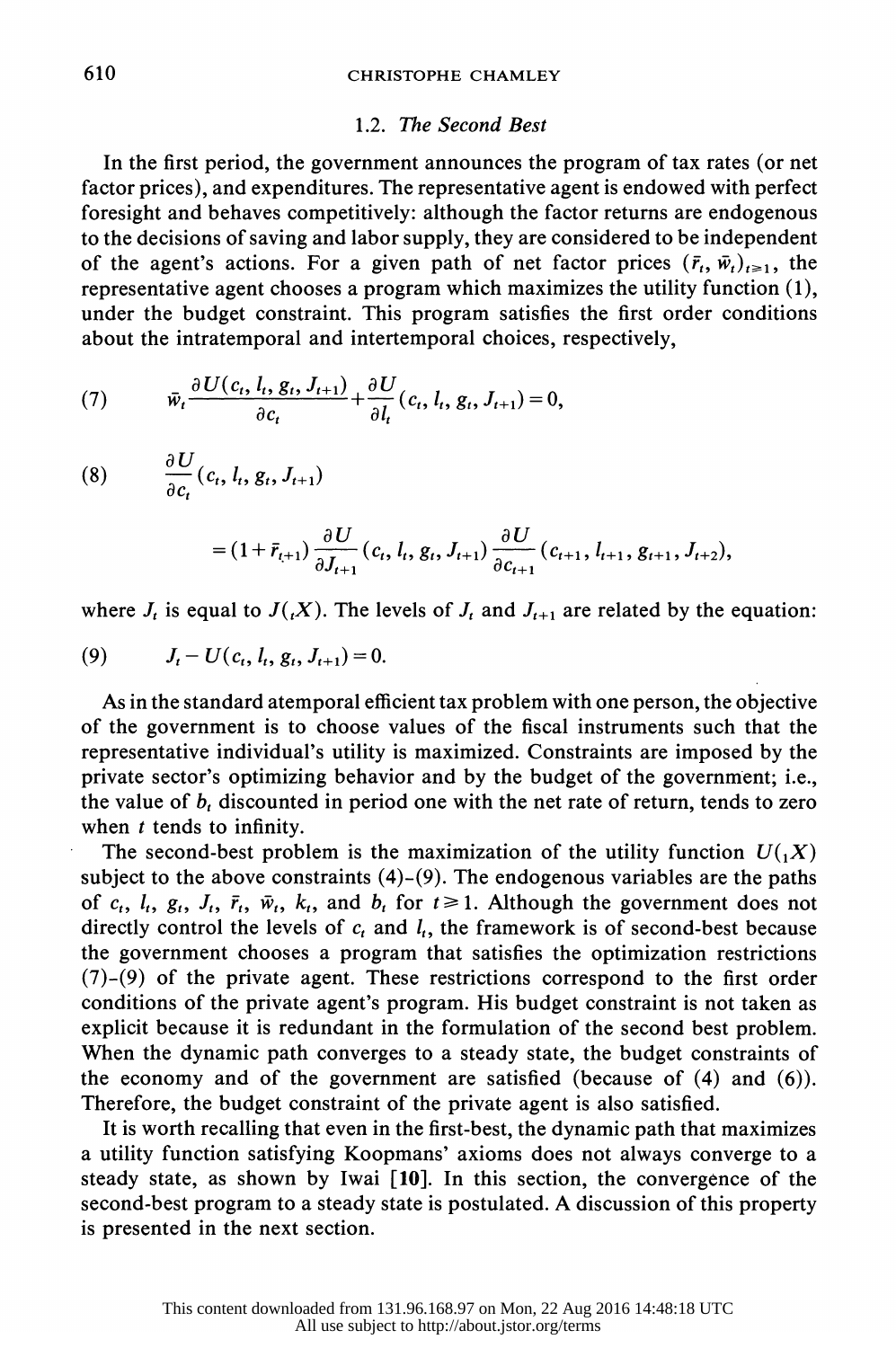THEOREM 1: When the representative individual's utility function has the form (1), and the second-best dynamic path converges to a steady state, the tax rate on capital income is equal to zero in this steady state.

PROOF: Represent by  $\tilde{\lambda}_t$  and  $\tilde{\mu}_t$  the Lagrange multipliers associated with the constraints (4) and (6) respectively. The Hamiltonian is equal to

(10) 
$$
H = U(_{1}X) + \sum_{t \geq 1} \tilde{\lambda}_{t}(-k_{t+1} + k_{t} + f(k_{t}, l_{t}) - c_{t} - g_{t}) + \sum_{t \geq 1} \tilde{\mu}_{t}(-b_{t+1} + (1 + \bar{r}_{t})b_{t} + \bar{r}_{t}k_{t} + \bar{w}_{t}l_{t} - f(k_{t}, l_{t}) + g_{t}) + A,
$$

where the terms in A do not include  $k_t$  as arguments.

 We introduce the current value multipliers which are represented without a tilde:

(11) 
$$
\tilde{z}_t = \left\{ \prod_{k=1}^{t-1} \frac{\partial U}{\partial J}(x_k, J_{k+1}) \right\} z_t, \quad t \geq 2,
$$

where  $z_t$  represents one of the multipliers.

Differentiating H in (10), the first order condition with respect to  $k_{t+1}$  implies that

(12) 
$$
\lambda_t = \frac{\partial U}{\partial J}(x_t, J_{t+1})[\lambda_{t+1}(1+r_{t+1}) + \mu_{t+1}(\bar{r}_{t+1} - r_{t+1})],
$$

where  $r_t$  is equal to the marginal product of capital. The discount factor (private and social) is defined by  $\partial U(x_t, J_{t+1})/\partial J$ , and is represented by  $\delta_t$ . In the steady state all endogenous variables in (12) are constant over time. Omitting the time subscript,

(13) 
$$
\lambda = \delta(\lambda(1+r) + \mu(\bar{r}-r)).
$$

 The intertemporal first-order condition (8) of the private agent (in the steady state) is:

$$
(14) \qquad 1 = \delta(1+\bar{r}),
$$

with the same value for  $\delta$  as in (13). By combination of (13) and (14),

(15) 
$$
(\lambda - \mu)(r - \bar{r}) = 0.
$$

The variable  $\mu$  represents the marginal social value of the public debt. It is also equal to the marginal value of replacing lump sum taxation by distortionary taxation (the marginal excess burden). In the second best this variable is negative (Atkinson and Stern [2]). The variable  $\lambda$  represents the marginal social value of capital. Therefore the term  $\lambda - \mu$  is positive, and  $\bar{r}$  is equal to r. Q.E.D. capital. Therefore the term  $\lambda - \mu$  is positive, and  $\bar{r}$  is equal to r.

 There are two important steps in the proof which should be highlighted. First is equation (12) which has a simple interpretation: a marginal increment of capital in period t increases the quantity of available goods at time  $t + 1$  by the amount  $1 + \bar{r}_{t+1}$ , which has a social marginal value  $\lambda_{t+1}$ . In addition there is an increase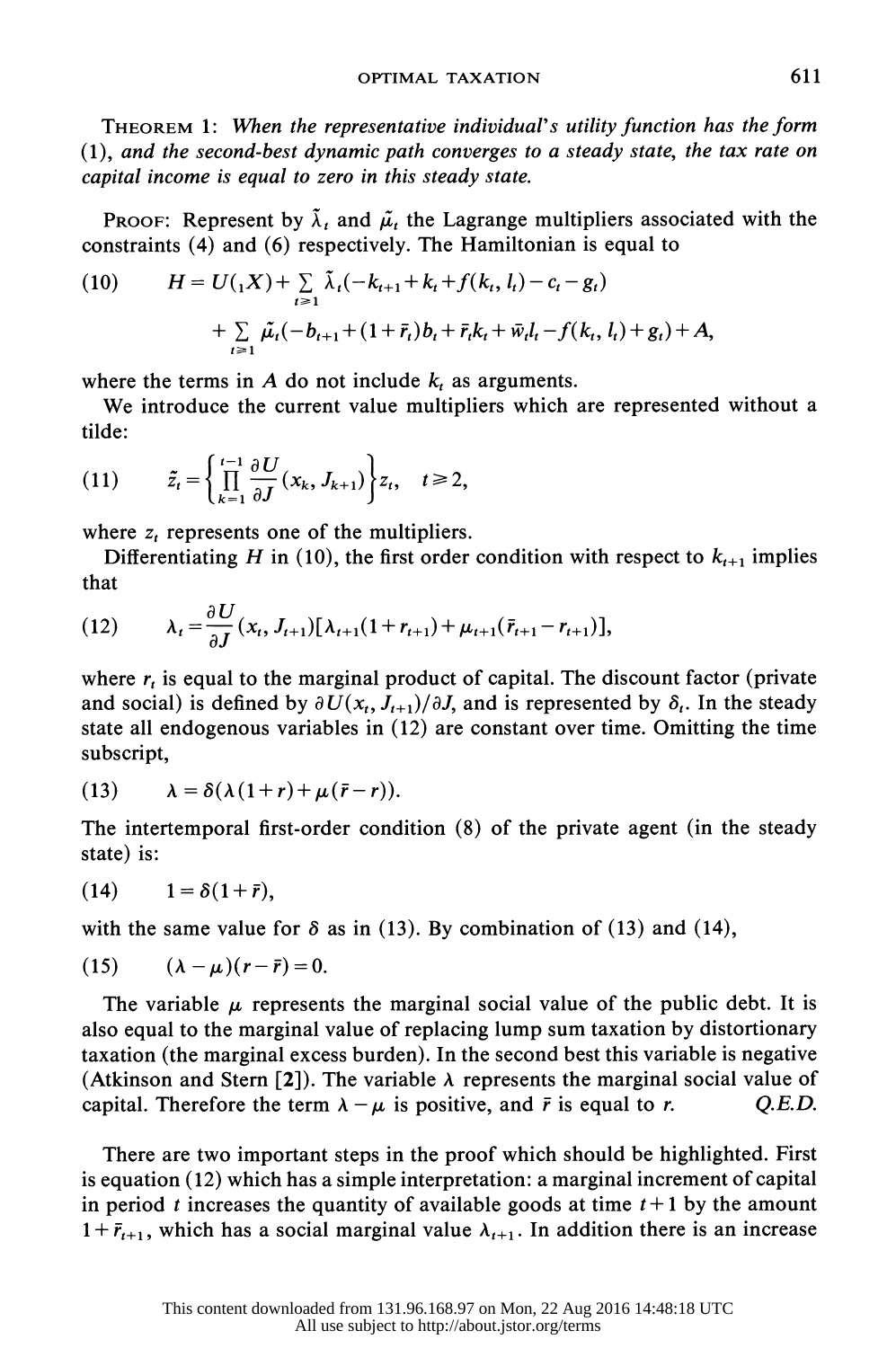of tax revenues equal to  $r_{t+1} - \bar{r}_{t+1}$ , which enables the government to reduce its debt or other taxes by the same amount. The marginal reduction of the excess burden is equal to  $-\mu_{t+1}(r_{t+1} - \bar{r}_{t+1})$ . The sum of these two effects in period  $t+1$ is discounted back by the discount factor, and is equal to the marginal value  $\lambda_t$ , in period t.

 Second, the main step in the proof is the equality between the social and private discount rates for the steady state, in (13) and (14). This equality is satisfied for a wider class of models than those considered in this section. Some of these extensions are examined next.

## 2. EXTENSIONS AND APPLICATIONS

 An important restriction of the Koopmans utility functions is the separability between periods (implied by the axiom of limited noncomplementarity), which rules out the formation of habits: the marginal rate of substitution between consumption levels in the future is independent of past actions.

Consider now the utility function defined by the expression:

(16) 
$$
J_{t}X
$$
 =  $U(\tilde{x}_{t}, J_{t+1}X)$ ,  $t \ge 1$ ,

where  $\tilde{x}_t$  is the vector  $(x_t, \ldots, x_{t+k})$ , and k is an arbitrary constant integer. The term  $X$  is defined in (1), where x<sub>t</sub> is replaced by  $\tilde{x}_t$ .

 This functional form allows for an effect of consumption in any period on the marginal rates of substitution in the  $k$  following periods. The application of the argument used in the previous section is straightforward. The result of a zero tax applies in this more general case.

 Up to this point, the discussion has been conducted in a model of a one good economy, for the sake of simplicity. The extension to many consumption or capital goods is a simple exercise. If ad valorem taxes are available, their rates are in general different from zero under an optimal policy. Assume, for example, that there are two consumption goods, and that the function in (1) takes the form

$$
(17) \tJt = U(ct1, ct2, lt, gt, Jt+1),
$$

where  $c_{t1}$  and  $c_{t2}$  represent the consumption levels of the two goods at time t. Assume also that the set of fiscal instruments is the wage tax, the tax on the rate of return, and an *ad valorem* tax on  $c_2$ . In the steady state the interest tax rate is nil, and the tax rate on  $c_2$  is, in general, different from zero.

 The functional form (17) is interesting because it can be interpreted as the utility function of a family where each individual lives two periods and has an operative bequest motive (Barro [4]). In this context, the values of  $c_{t1}$  and  $c_{t2}$ represent the levels of consumption in the two periods. The term  $J_{t+1}$  which represents the utility level of his next descendent, depends on the level of bequest. The combination of the tax on  $c_2$  and of a general tax on the rate of return is equivalent to the combination of a tax on the rate of return for savings consumed during the life cycle and another tax on bequests. Theorem 1 implies that there should be no inheritance tax in the long run. Note that the result does not hold when the level of bequest is an explicit argument in the direct utility function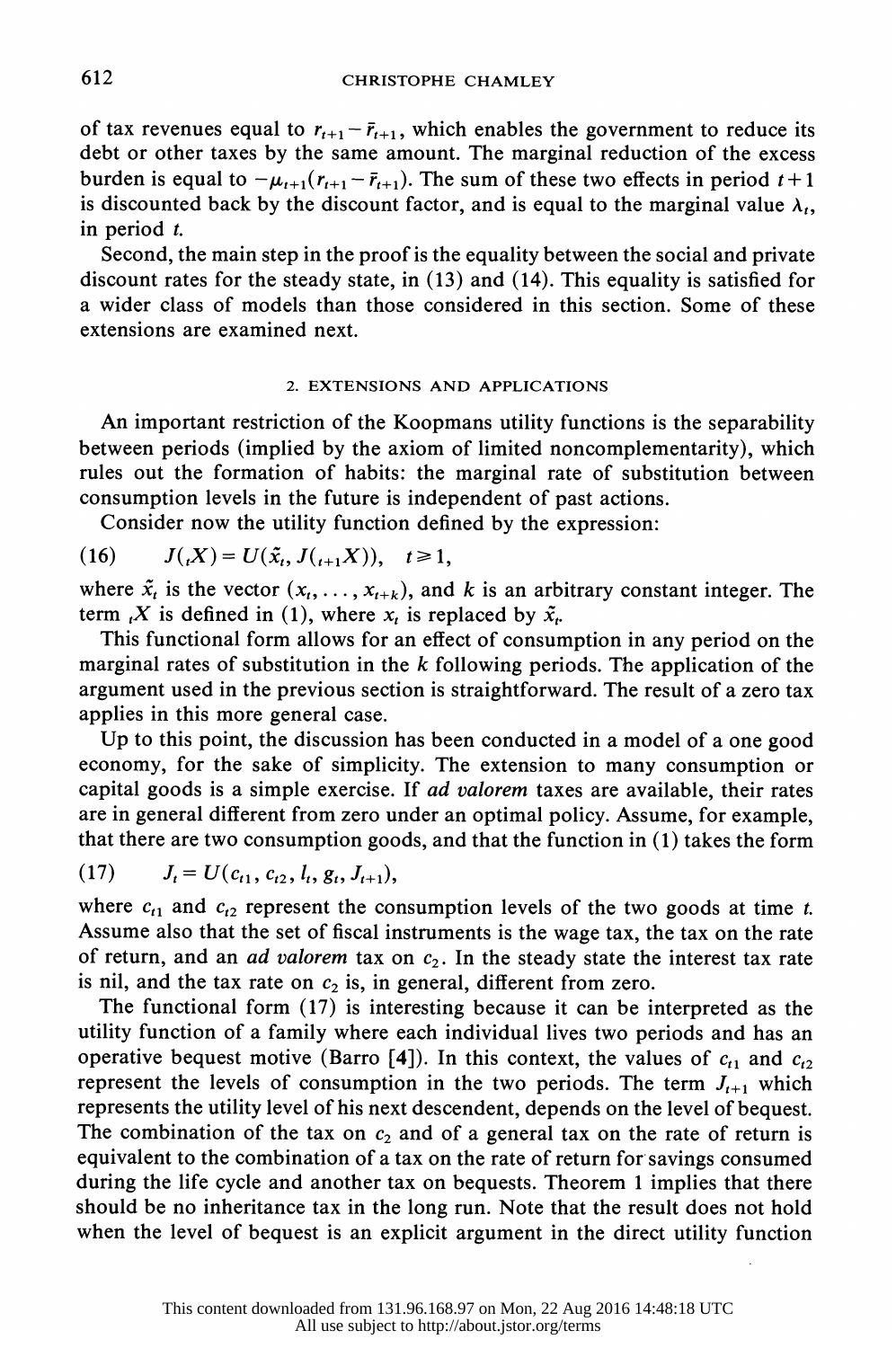(as in Atkinson [1]). The intragenerational or internal discount rate (to use a terminology of Diamond [9]), is in general, different from the intergenerational or external discount rate. If a specific tax can be implemented on the interest income of savings used for life-cycle consumption, its rate is in general different from zero.4

 From the institutional point of view, it is reasonable to consider the case where no distinction can be made between the savings for life-cycle consumption, and those accumulated for bequest. Theorem 1 implies that the zero tax on bequest overrides the efficient tax or subsidy on savings for life-cycle consumption. If there is a unique tax rate on the incomes of savings for life-cycle consumption and bequest, this rate is equal to zero in the long run.

 The extension of the result to an economy with a finite number of heterogeneous agents, N, is a straightforward exercise. It is assumed that the individuals' utility functions are compatible with the existence of a steady state. (This problem also occurs in the first-best.) The government may use some uniform lump-sum transfers; it uses linear taxes on labor and capital income to maximize a social welfare function which, without loss of generality, is additive in the utilities of all agents. For the formulation of this problem of second-best, it is convenient to replace the capital accumulation equation (4) by the agents' savings equations:

(4a) 
$$
a_{t+1}^i = (1 + \bar{r}_t) a_t^i + \bar{w}_t l_t^i - c_t^i
$$
   
  $(i = 1, ..., N).$ 

The term  $a_i^i$  represents the level of assets of the agent *i*. It is equal to the sum of the holdings in capital and public debt.

 The aggregate capital accumulation is then defined implicitly by the combina tion of these equations for private saving (in capital and public debt), and of the equation of the government deficit (6).

 The same analytical method can also be applied when individuals have finite lives and are of two types. In the first, one's utility function is the sum of the utility over the life-cycle consumption and of the level of utility of the next descendant. Individuals of the second type do not leave a bequest and optimize over their own life cycle. When the social planner uses the same discount rate for the future life cyclers as the discount rate applied in the altruistic families, the long-run tax rate on capital income is equal to zero. This property does not depend on the initial distribution of human and nonhuman capital. However, it requires that individuals not be constrained at a corner solution for their bequest. (This may occur when the bequest cannot be negative.) The values of the tax rates on the transition path depend on the composition of the population.

 One should emphasize that the zero interest tax result does not hinge on an infinitely elastic supply of savings. In the present framework, the discount rate is endogenous and depends on the levels of consumption and labor supply. In the steady state this rate is equal to the rate of return. Therefore, the long-run interest elasticity of the supply of capital of the private agent is, in general, not infinite.

4 See Pestieau [13], or Atkinson and Sandmo [3].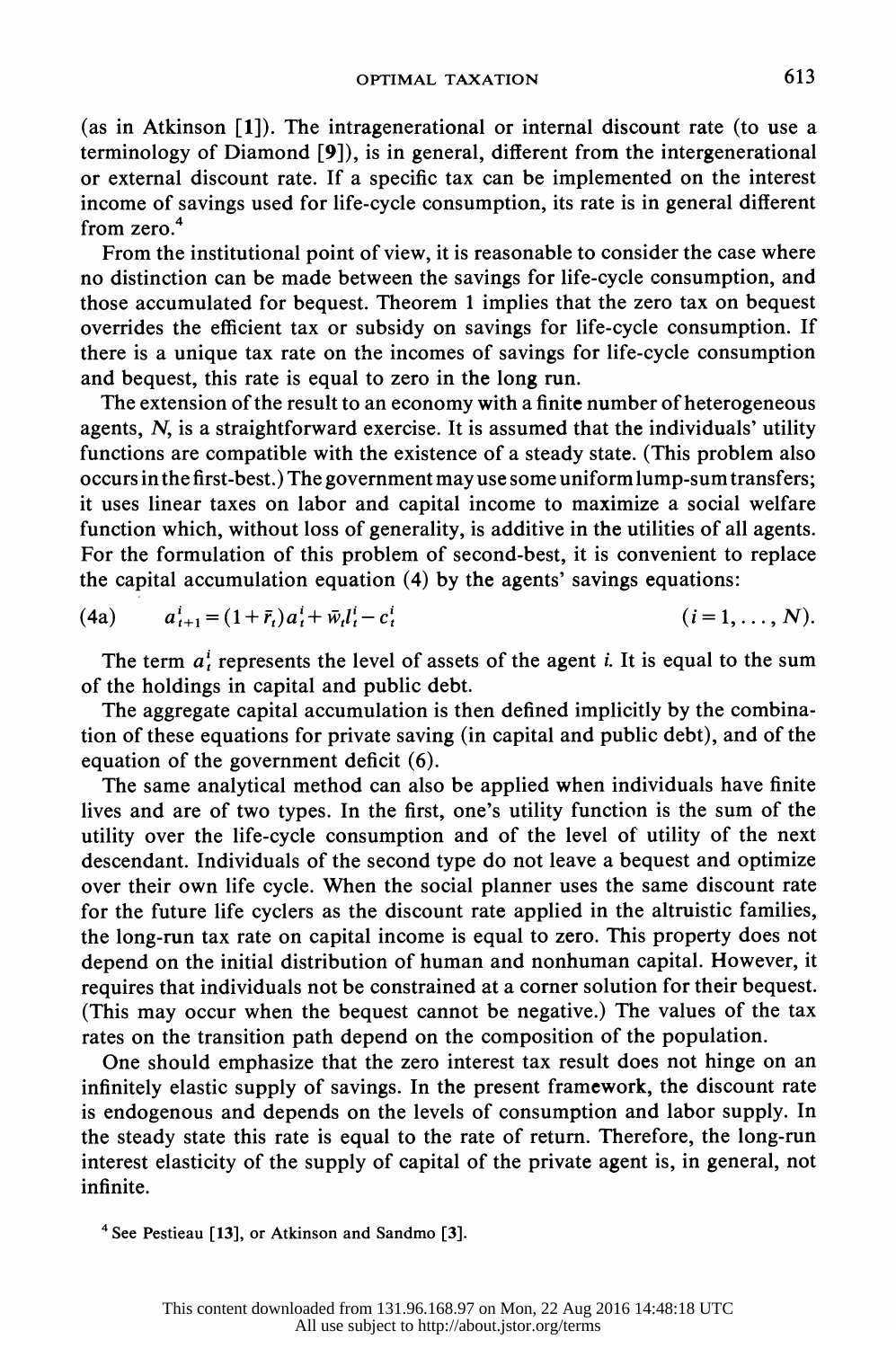Although the private and the social discount rates are always equal for a utility function (1), the zero tax result is generally valid only when the economy is in a steady state. It turns out, however, that for a specific class of utility functions the optimal interest tax is also equal to zero at least for all periods in the sufficiently distant future. We now turn to this specific class. The more restrictive framework will also enable us to solve the problem of the existence of a stable steady state.

## 3. THE DYNAMIC PATH-AN EXAMPLE

 In this section, the complete dynamic path is analyzed for a specific class of utility functions. This context is somewhat restrictive. However, it generates a remarkable program for the interest tax. Also it facilitates the proof of the existence of a dynamic path which converges in the long run to a steady state.

 For reasons of algebraic simplicity, time is continuous. The utility function of the private agent is assumed to be of the form:

(18) 
$$
U = \int_0^\infty e^{-\rho t} \left[ \frac{1}{1 - \sigma} c_t^{1 - \sigma} + L(1 - l_t) \right] dt,
$$

where  $\rho$  and  $\sigma$  are fixed strictly positive parameters. When  $\sigma$  is equal to one, the term  $c_{(1-\sigma)}^{1-\sigma}$  is replaced by log c. The function L is concave, and  $L'(0)$  is infinite. Without loss of generality, the population is assumed to be constant.

 For simplicity, the level of government expenditures is considered to be given and is not an argument in the utility function. The expenditures program  $(g_t)_{t\geq0}$  is assumed to converge to a constant level when time goes to infinity. (The convergence of the optimal program of expenditures could be proven by the method described below.) The fiscal instruments are the tax rates on the rate of return and the wage rate. In addition, the government can issue debt that is perfectly substitutable with capital (or it can save capital). The level of public debt at time zero is taken as given. A jump in the level of public debt at time zero would be equivalent to a lump sum transfer between the private agent and the government, and is ruled out in this second-best framework.

 As in the previous section, an additional restriction is imposed on the admissible fiscal policies: the rate of return on assets, net of taxes,  $\bar{r}_t$ , is constrained to be nonnegative (another lower bound different from zero, could also be considered). The meaning of this constraint should now be clarified. At the beginning of time, the capital stock is in fixed supply and the constraint  $\bar{r}_t \ge 0$  is obviously binding. Otherwise the efficient policy would be to implement a tax on capital such that the net rate of return is negative with an arbitrarily large absolute value during an infinitesimal interval of time. Asymptotically, this policy is equivalent to a lump sum taxation, and is obviously efficient.

In general one can expect from economic intuition that the constraint  $\bar{r}_t \ge 0$  is binding during some interval of time starting at zero, until time  $t_1$ . After time  $t_1$  the net rate of return should converge to the gross rate if the dynamic path converges to a steady state (according to Theorem 1). This description of the dynamic path applies for any utility function of the Koopmans type. The special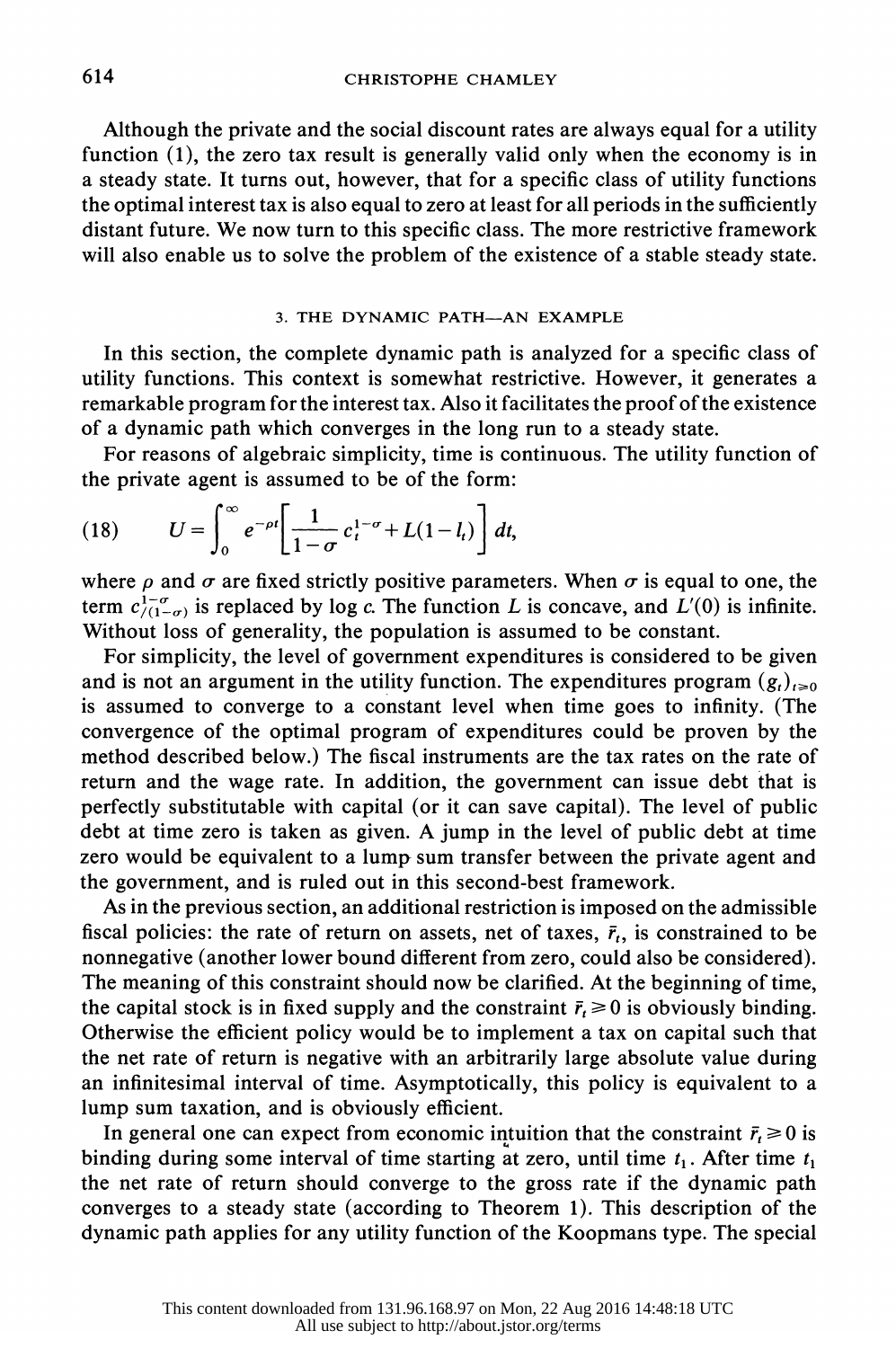case of the additivity separable iso-elastic function (18) is remarkable. The transition from the regime of a high interest tax to that of a zero tax is instan taneous.

THEOREM 2: Assume that the utility function of the private agent is of the form (18) (additively separable and iso-elastic in consumption). If the fiscal policy is efficient, there is a time  $\tau$  such that for  $t < \tau$ , the constraint  $\bar{r}_t \geq 0$  is binding, and for  $t > \tau$ , capital income is untaxed  $(\bar{r}_t = r_t)$ .

 PROOF: Omitting the time subscript, the variations of the capital stock and the public debt are equal to

$$
(19) \qquad \dot{k}=f(k,l)-c-g,
$$

(20)  $\vec{b} = \vec{r}b + \vec{r}k + \vec{w}l - f(k, l) + g$ .

Represent by  $u(c, l)$  the current utility function:

$$
u(c, l) = \frac{1}{1 - \sigma} c^{1 - \sigma} + L(1 - l).
$$

 Following a standard approach, the private individual's program imposes the following restrictions on the second-best policy:

$$
(21) \qquad u'_c = q,
$$

- $(22)$   $u'_1 = -q\bar{w},$
- (23)  $\dot{q} = q(\bar{p}-\bar{r}).$

The variable  $q$  represents the private marginal utility of assets. Using  $(21)$  and (22), c and l can be substituted in u as functions of  $\bar{w}$  and q, to generate the function  $u(c(\overline{w}, q), l(\overline{w}, q)) = v(\overline{w}, q)$ .

 The current value Hamiltonian of the second-best optimization problem is then equal to

(24) 
$$
H = v(\overline{w}, q) + \xi q(\rho - \overline{r}) + \lambda (f(k, l) - c - g)
$$

$$
+ \mu (\overline{r}b + \overline{r}k + \overline{w}l - f(k, l) + g) + \nu \overline{r}.
$$

The efficient policy satisfies the first order conditions:

(25) 
$$
\dot{\xi} = \rho \xi - \frac{\partial H}{\partial q},
$$

$$
(26) \qquad \dot{\lambda} = \rho \lambda - \frac{\partial H}{\partial k},
$$

$$
(27) \qquad \dot{\mu} = \mu (\rho - \bar{r}),
$$

$$
(28) \qquad \frac{\partial H}{\partial \bar{w}} = 0,
$$

(29) 
$$
\frac{\partial H}{\partial \bar{r}} = -\xi q + \mu a + \nu = 0,
$$

where a is the level of private assets,  $a = k + b$ ; if  $\nu > 0$ , then  $\bar{r} = 0$ .

÷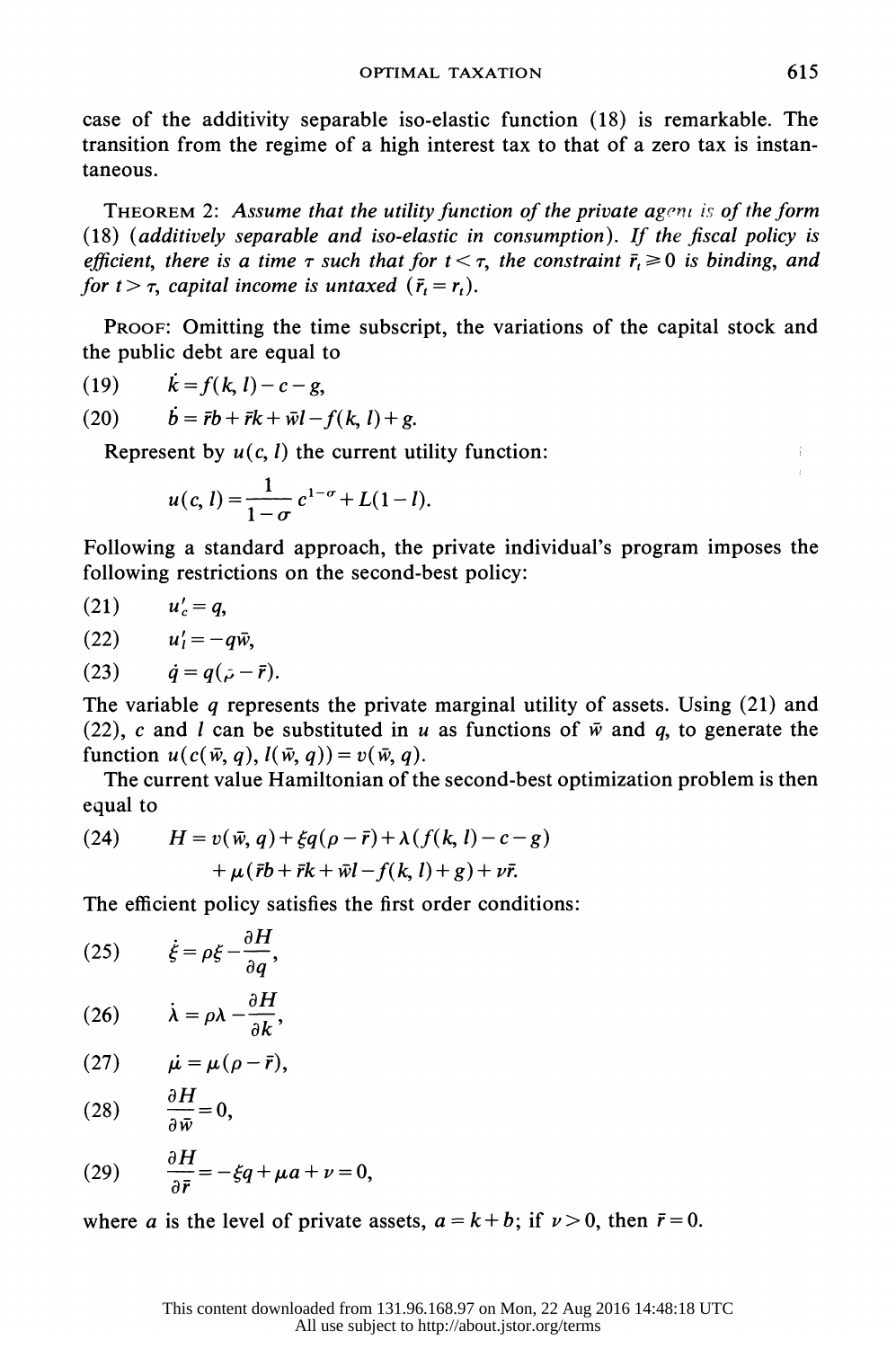At time zero, there is no constraint on the level of  $q$ , and the associated costate variable  $\xi$  is equal to zero. One verifies that at time zero the value of  $\nu$  is positive (it is equal to  $-\mu a$ , and the marginal tax excess burden  $-\mu$  is positive). The constraint  $\bar{r} \ge 0$  is binding, as expected.

 Differentiating (29) and using (25), (23), (27), and the equation of private saving  $\dot{a} = \bar{r}a + \bar{w}l - c$ , the time variation of  $\nu$  is equal to:

$$
(30) \qquad \dot{\nu} = \rho \nu + G,
$$

with

$$
G=-qv'_{q}-\lambda (wql'_{q}-qc'_{q})+\mu (w-\bar{w})ql'_{q}+\mu (c-\bar{w}l).
$$

 $l'_q$ ,  $c'_q$ , and  $v'_q$  represent partial derivatives with respect to q.

Because of the additive separability of  $u$ , the labor supply  $l$  depends only on the product  $q\bar{w}$ , and  $\bar{w}l'_{\bar{w}} = ql'_{q}$ . Using this relation and the condition  $H'_{\bar{w}} = 0$ , the expression of G can be rewritten:

(31) 
$$
G = \frac{c}{\sigma} (q - \lambda + \sigma \mu).
$$

Therefore the equation (30) is equivalent to

(32) 
$$
\dot{\nu} = \rho \nu + \frac{c}{\sigma} Z
$$
, with  $Z = q - \lambda + \sigma \mu$ .

From  $(23)$ ,  $(26)$ , and  $(27)$ , the time derivative of Z is equal to

(33) 
$$
\dot{Z} = Z(\rho - \bar{r}) + (\lambda - \mu)(r - \bar{r}).
$$

On an interval of time where the constraint  $\bar{r} \ge 0$  is not binding,  $\nu = 0$ . Therefore, the relation (32) implies that  $Z = 0$ , and in (33)  $r - \bar{r}$  is equal to zero (because  $\lambda - \mu$  is positive).

The constraint  $\bar{r} \ge 0$  cannot be binding forever (the marginal utility of private consumption q would grow to infinity since  $\dot{q} = q(\rho - \bar{r})$ , which is absurd). Call  $\tau$  the greatest lower bound of t for which the constraint  $\bar{r} \ge 0$  is not binding. To conclude the proof, it remains to show ad absurdum that  $\bar{r} = r$ , for  $t > \tau$ .

Assume that there is an interval  $(t_1, t_2)$  such that on this interval,  $\bar{r} \ge 0$  is binding, and that  $t_1$  is the lowest value of t greater than  $\tau$ , for this to occur. At time  $t_1$ ,  $\nu = 0$  and  $\dot{\nu} > 0$ . In the relation (32), this implies that Z is strictly positive, which is impossible since Z is a continuous function of time and before time  $t_1$ ,<br>Z is equal to zero.  $Q.E.D.$ 

 The previous result shows that there are two regimes for the interest tax. The policy is either to tax as much as possible or not at all. The tax has two effects. policy is either to tax as much as possible or not at all. The tax has two effects.<br>It raises revenues on existing capital but it also introduces intertemporal distor-<br>tions in equing. The lumn cum effect of the equipel ta It raises revenues on existing capital but it also introduces intertemporal distor-<br>tions in saving. The lump sum effect of the capital tax overrides the savings<br>distortions for relatively email values of  $t$  ( $t < \pi$ ). In tions in saving. The lump sum effect of the capital tax overrides the savings distortions for relatively small values of  $t (t < \tau)$ . In the second regime, the saving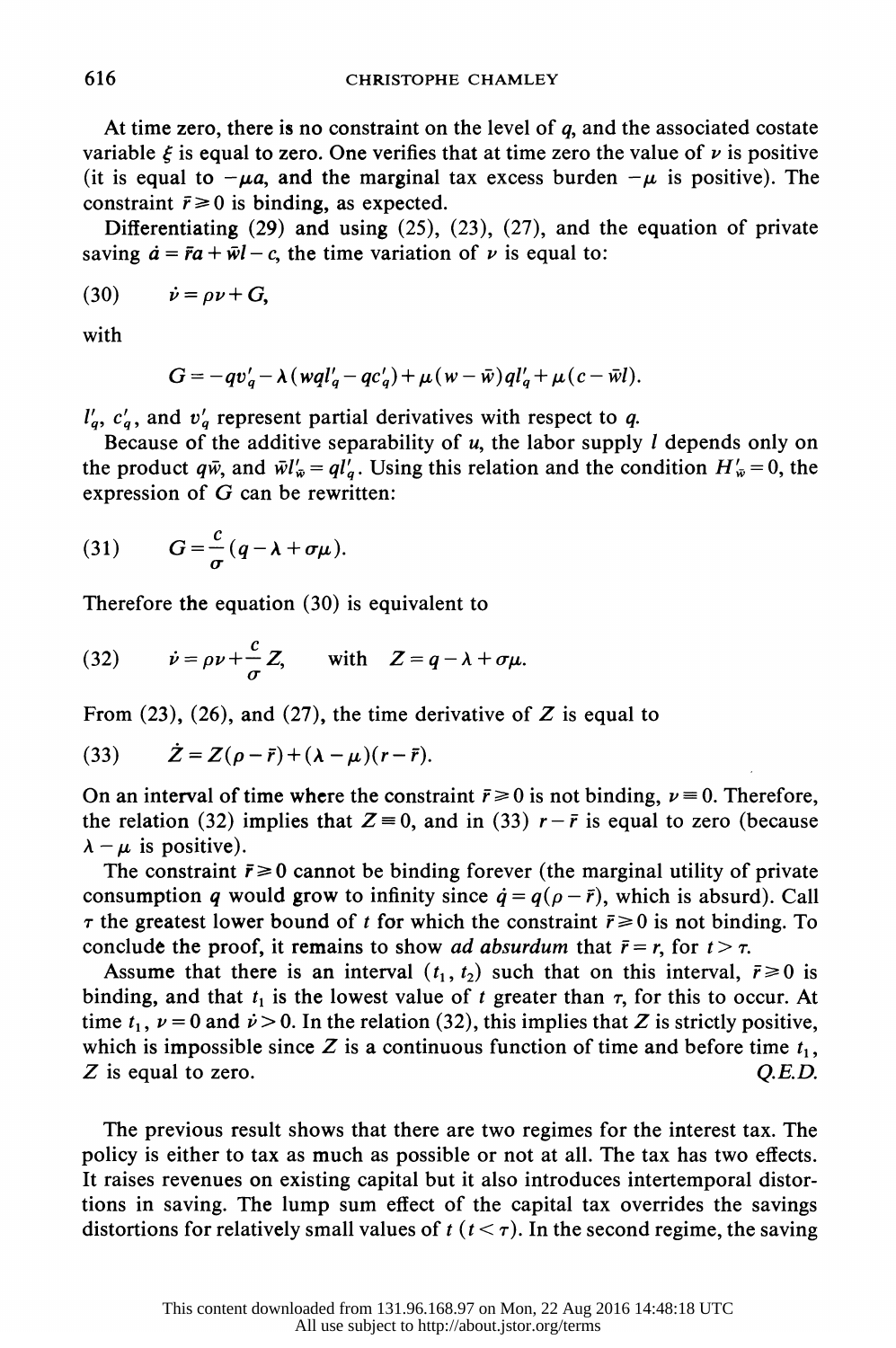distortions become the predominant factor. The constraint  $\bar{r} \ge 0$  is no longer binding. More important, there is no interest tax in the second-best, and the government generates revenues only by taxing wage income (or other commodities in a multi-good economy).

 The duration of the first regime depends on the excess burden of these other taxes. Typically, when the value of the excess burden increases, the duration of the first regime  $\tau$ , increases; the government extends the "tax recovery" period, accumulates wealth (or decreases the public debt), in order to lower the total discounted value of revenues generated in the second regime. (This is shown explicitly in an example considered below.)

 The marginal value of the excess burden in the second-best is equal to the shadow price  $\mu$ . It is simpler to express this value in units of private consumption, by the ratio  $\mu/q$ . The comparison of the intertemporal first-order conditions of the private sector (23), and of the government (27), shows that they are identical, and that the marginal excess burden measured in units of private consumption is constant over time:

(34) 
$$
\frac{\mu}{q} = \phi
$$
 is constant over time.

 This relation is simply an application of the principle according to which the government debt is used to smooth out variations of the excess burden between periods.<sup>5</sup>

The value of  $\phi$  depends on the initial level of public debt. If the government owns initially a stock of capital equal to the present value of future expenditures, there is no need for (distortionary) taxation, and the marginal excess burden  $\phi$  is equal to zero. In the standard case, the initial level of public wealth is smaller than the value of expenditures. Distortionary taxation is necessary, and the value of  $\phi$  is negative (an increment of initial public debt generates a loss of social welfare). The relation between the values of marginal excess burden  $\phi$  and of the public debt is made more explicit in the next results. For technical reasons, one has to make a distinction between the two regimes described in Theorem 2. Consider first the second regime which occurs after time  $\tau$ .

THEOREM 3: Let the marginal value of the excess burden  $\phi$ , and of the capital stock at time  $\tau$ ,  $k_{\tau}$  (where  $\tau$  is defined in Theorem 2) be given, and at least one of the two (sufficient) conditions be satisfied: the absolute value of  $\phi$  is small, or the third derivative of the function L is positive.

Then, if the level of  $k<sub>r</sub>$  is sufficiently close to the steady state value of the capital stock, there is a unique value of the debt at time  $\tau$ ,  $b_{\tau}$ , such that the dynamic path of second-best (if it exists), converges to the steady state, when t increases from  $\tau$ to infinity.

<sup>5</sup> This principle has been analyzed by Barro [5] in the framework where the tax excess burden is, at each instant, an ad hoc quadratic loss function which depends on the revenues raised at the same instant.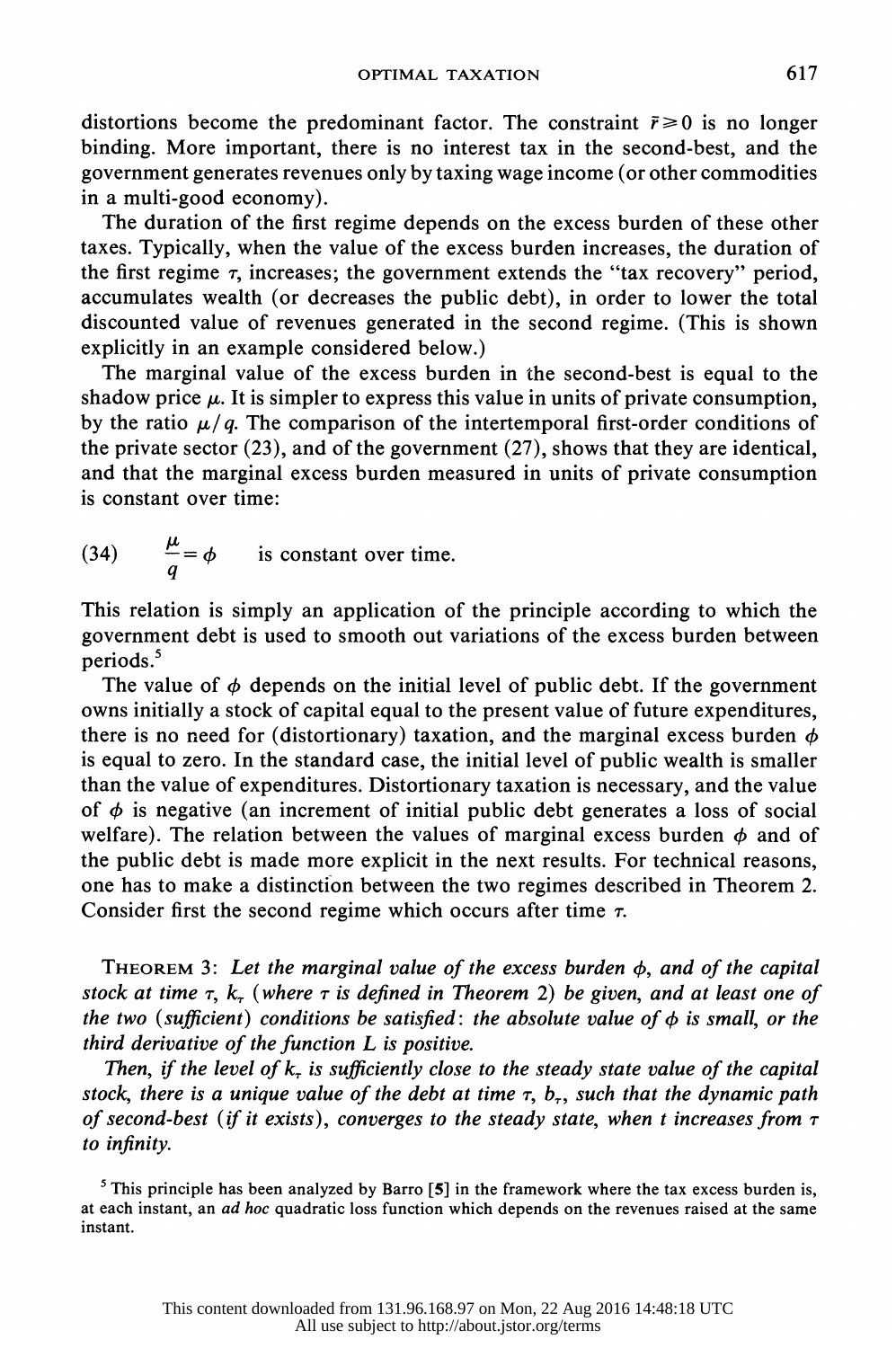The second sufficient condition is satisfied when the function  $L$  is isoelastic. The theorem is proven in the Appendix by determining the signs of the eigenvalues of the dynamic system, linearized at the steady state.

 The first of the sufficient conditions is not surprising: when the marginal efficiency cost of taxation (measured by  $|\phi|$ ), is small, the second-best solution is in the neighborhood of the first-best dynamic path, which is stable. Since the eigenvalues are continuous with respect to  $\phi$ , the second-best steady state is also locally stable. This argument shows that the local stability of the second-best steady state must apply to a wider class of models than the one considered here.<sup>6</sup>

 To complete the solution of the second-best problem, consider the first regime in the time interval  $(0, \tau)$ . Assume first that the values of  $\phi$ ,  $k_{\tau}$ , and  $\tau$  are given (and that Theorem 3 applies). There exists a unique set of values  $(q_r, k_r, b_r, \xi_r, \lambda_r)$ such that the dynamic path converges to a steady state after time  $\tau$ . The integration of the system of dynamic equations  $(23)$ ,  $(19)$ ,  $(20)$ ,  $(25)$ ,  $(26)$ , back from time  $\tau$  to time zero, determines the initial values  $(q_0, k_0, b_0, \xi_0, \lambda_0)$ , which depend on the given values of  $\phi$ ,  $k_{\tau}$ , and  $\tau$ . In this integration, the value of  $\tilde{w}$  is determined by (28),  $\bar{r}$  is equal to its lower bound, zero by (29), and  $\mu$  is equal to  $q\phi$ . The first three components of this vector are constrained: the values of  $k_0$  and  $b_0$  are exogenously given. The value of the shadow price  $\xi_0$  is equal to zero because there is no constraint on the value of  $q$  at time zero (the equation (23) is only a constraint on the variation of  $q$ ). These three constraints provide the additional equations which determine the value of  $\phi$ ,  $k_r$ , and  $\tau$ .<sup>7</sup> This completes the determination of the dynamic path.

 It may be interesting at this point to have a rough estimate of the duration of the regime with interest taxation. Assume for tractability, that the gross rate of return r is equal to the discount rate  $\rho$  (near the steady state), and that the value of  $\sigma$  is equal to one. The value of  $\tau$  is approximated by

$$
(35) \qquad \tau = \frac{1}{\rho} \sqrt{-2\phi \frac{\alpha_0}{c_{\tau}}},
$$

where  $a_0$  is the level of private assets at time zero, and  $c<sub>r</sub>$  is the level of consumption at time  $\tau$  (see Appendix, Section 2).

The value of  $\tau$  is smaller (greater) than that of the formula (35) when the capital stock is relatively small (large) with respect to the steady state value. For example, take a value of  $(\rho a_0/c_{\tau})$  equal to  $\frac{1}{4}$ , a discount rate of four per cent per year and a marginal excess burden  $\phi$  equal to  $-\frac{1}{4}$ . If the value of the gross rate of return r, in the interval of time  $(0, \tau)$  is between  $\rho$  and  $2\rho$ , the value of  $\tau$  is

 $6$  See, for example, Chamley [7], and footnote 7. The saddle point property of the steady state in the second-best is not verified when  $\phi$  is sufficiently large and L is negative.

 $<sup>7</sup>$  An argument which relies on the equality between the numbers of unknowns and equations may</sup> not convince the scrupulous reader. In the special case of fixed exogenous factor prices and  $\rho$  equal to one, there is a unique path converging to the steady state. The stability is global in this case. The proof is available from the author.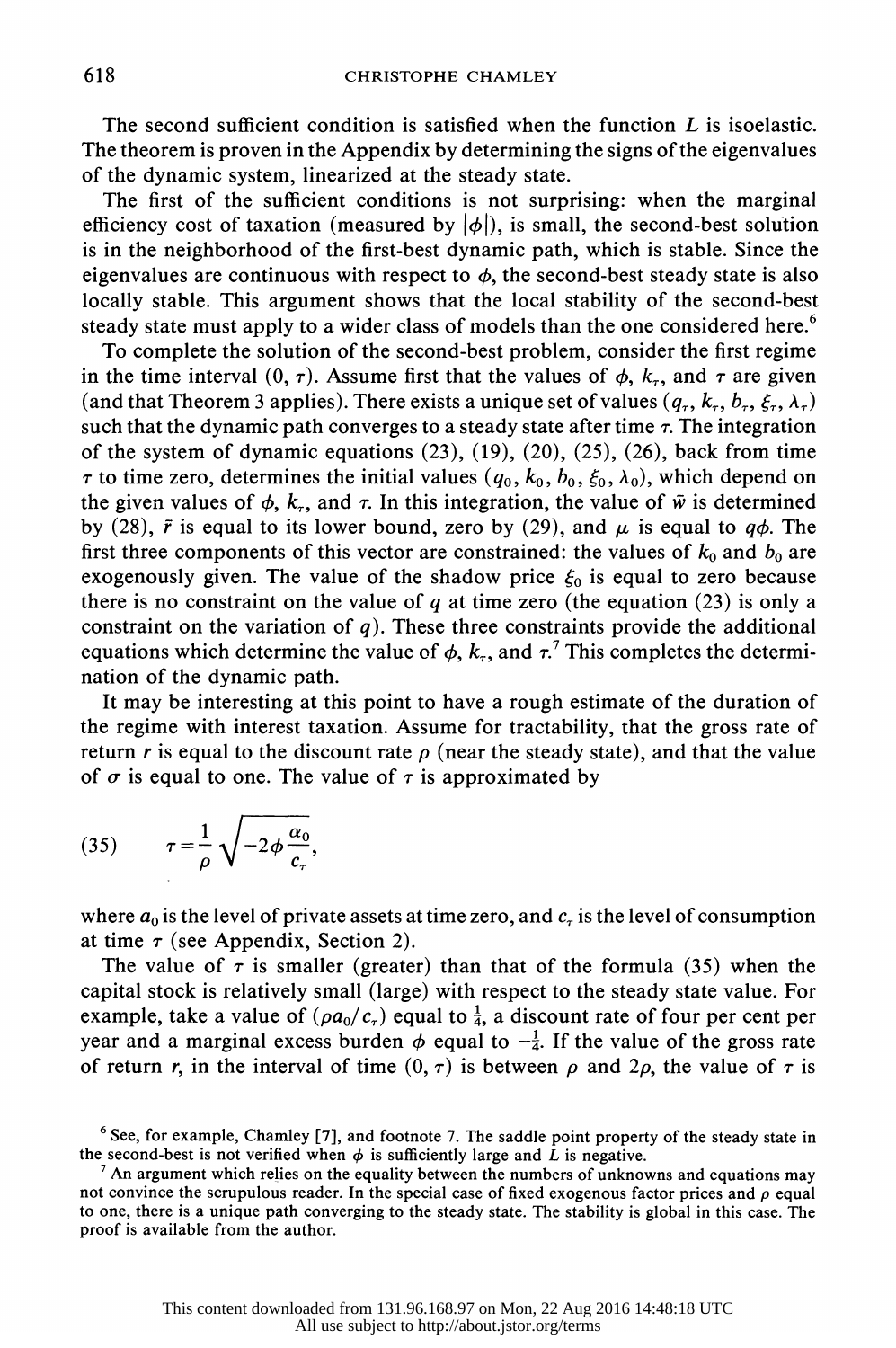between 6 and 8.8 years. Of course this computation is only illustrative and the values of  $\phi$ ,  $c_{\tau}$ , and  $\tau$  should be determined simultaneously. It indicates, however, that the length of the period with capital income taxation at the 100 per cent rate can be significant.

## 4. CONCLUSION

 Analysis of the capital income tax forces one to think about a number of difficult issues which are beyond the scope of a single study. The purpose of this paper is to consider only one aspect of the problem: how does the tax act as a fiscal tool in the general problem of second-best with perfect foresight and no uncertainty.

 The results are simple and yet powerful. When the consumption decisions in a given period have only a negligible effect on the structure of preferences for periods in the distant future, then the second-best tax rate on capital income tends to zero in the long run.

 This proposition does not contradict the standard properties of second-best taxation in the life-cycle framework, which depend on the structure of the life-cycle utility function and on a sufficient number of fiscal instruments. If there is a uniform tax on capital income and agents have an operational bequest motive, then the issue of long-run efficiency between generations prevails over the life cycle efficiency problem. The (long-run) optimal interest tax is zero.

 The capital income tax is also often regarded as a useful instrument for the redistribution of income. However, the analysis in this paper, applied to an economy of heterogeneous agents, shows that when individuals have long lives, a permanent tax on capital income is not an efficient policy for redistribution. This assumes that the social planner and the individuals use the same relative utility weights for intergenerational transfers.

 The framework of this paper presents sufficient conditions for the zero interest tax. One property which is essential for the derivation of the result is the long-run equality between the social and the private discount rate. A useful extension of the present work would be to analyze the relation between these discount rates in other models of capital accumulation, and the implications of this relation for tax policy.

 There is an obvious conflict between the efficiency of the capital income tax in the short run and its inefficiency in the long run. Under the assumptions of this paper, a commitment to no future tax on capital income is efficient. However, a government may be tempted to raise revenues by future levies on capital. Further studies will no doubt address this problem of time inconsistency and of the credibility of long-term policy commitments.

# Harvard University

Manuscript received March, 1984; final revision received April, 1985.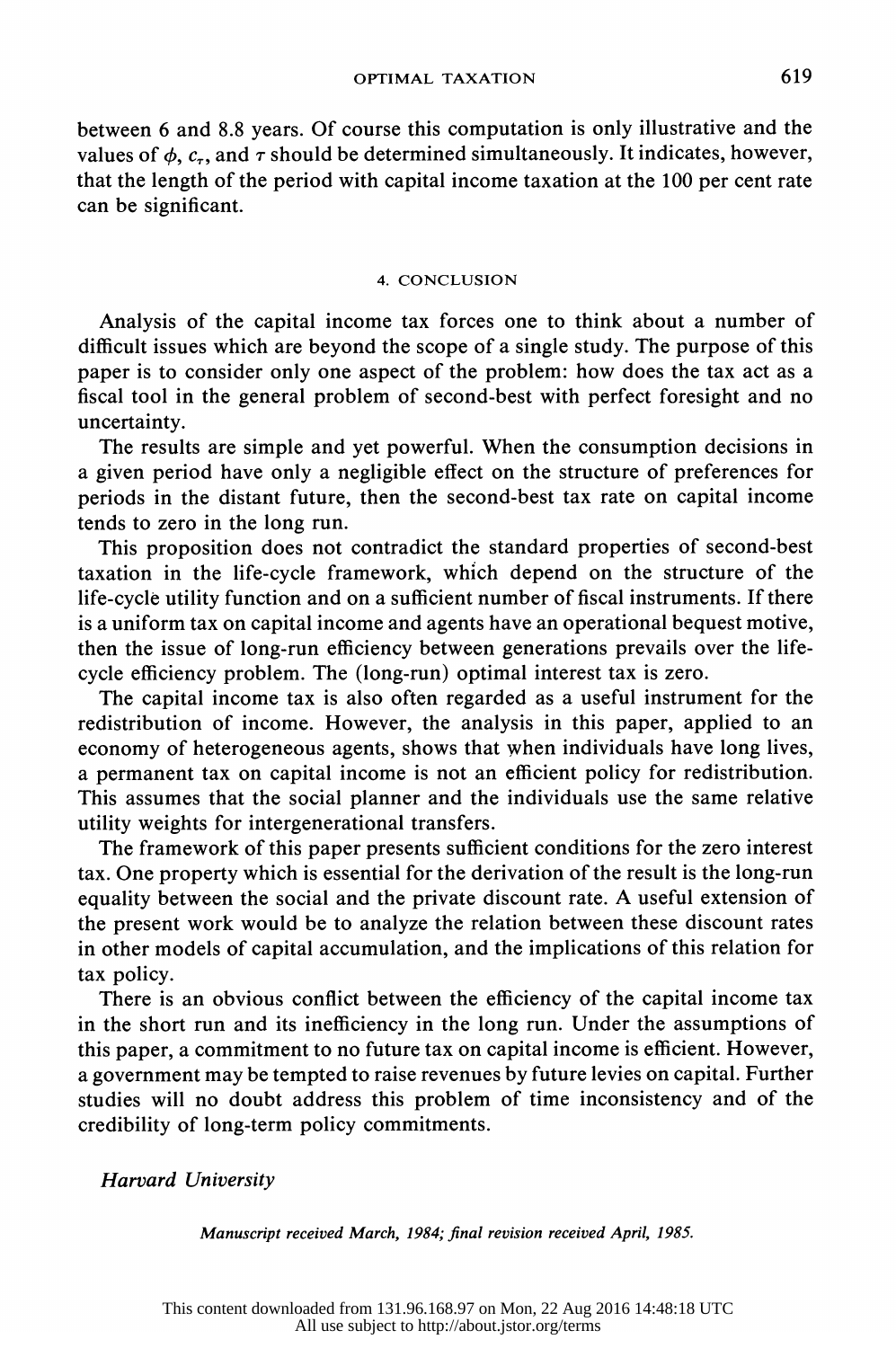### APPENDIX

### 1. PROOF OF THEOREM 3

The stability analysis is simplified when the level of labor *l*, is substituted for the net wage rate  $\bar{w}$ , as a control variable. The net wage rate is defined implicitly as a function of  $l$  and  $q$ , by the first order condition of the private sector:

$$
(36) \hspace{1cm} L'(1-l)=q\bar{w}.
$$

By concavity of L,  $\bar{w}'_i$  is positive. As shown in the text, when  $\mu = \phi q$ ,  $\phi$  is independent of time, and  $\lambda = q + \sigma \mu$  (see the proof of Theorem 2, where  $Z = 0$ ).

The Hamiltonian is now equal to

$$
(37 \tH = u(c, l) + \xi q(\rho - \bar{r}) + \lambda (f(k, l) - c - g) + \mu (\bar{r}b + (\bar{w} - w)l + (\bar{r} - r)k - g),
$$

where  $\vec{r}$  is equal to r, c is a function of q, and  $\vec{w}$  is a function of l and q (given in (37)). The first order conditions imply that:

(38)  

$$
\begin{cases}\n\vec{k} = f(k, l) - c - g, \\
\dot{q} = q(\rho - r), \\
\dot{b} = rb + (\bar{w} - w)l - g, \\
\frac{\partial H}{\partial l} = 0,\n\end{cases}
$$

$$
(39) \qquad w - \bar{w} + \phi(\bar{w} - (1 - \sigma)w) + \phi l \bar{w}'_l = 0,
$$

where  $\bar{w}$  is a function of l and q (defined in (36)), and w is a function of k and l (by the production function).

This equation is of the form

$$
(40) \hspace{1cm} B(l, k, q) = 0,
$$

and implicitly defines the value of  $l$  as a function of the state variables  $k$  and  $q$ , on the dynamic path. The partial derivatives of the function  $B$  are equal to:

(41)  
\n
$$
\begin{cases}\nB'_i = w'_i(1 - \phi(1 - \sigma)) + \bar{w}'_i(-1 + 2\phi) + \phi l \bar{w}'_i, \\
B'_k = w'_k(1 - \phi(1 - \sigma)), \\
B'_q = \bar{w}'_q(-1 + \phi) - \phi l \frac{\bar{w}'_l}{q}.\n\end{cases}
$$

From the implicit definition of  $\bar{w}$  in (36),

From the implicit definition of w in (36),  
\n(42) 
$$
\overline{w}'_q = -\frac{\overline{w}}{q}, \quad \overline{w}'_l = -\frac{L''}{q} > 0, \text{ and } \overline{w}''_l = \frac{L'''}{q}.
$$
  
\nThe value of  $w'_l$  is negative and depends on the production function.

By existence of the second-best solution, the condition  $B'_1 < 0$  is assumed to be satisfied. (Note that it may be violated if  $-\phi$  is large and  $L'''$  < 0 which implies  $\tilde{w}_l^{\mu}$  < 0, or when there is a relatively high degree of complementarity in both the production and the utility function, in which case the first term in  $B_l$  is positive and may be large.)

 By linearization near the steady state (where the values of variables are denoted by an asterisk), the dynamic equations become

$$
\begin{pmatrix} \dot{k} \\ \dot{q} \\ \dot{b} \end{pmatrix} = M \begin{pmatrix} k - k^* \\ q - q^* \\ b - b^* \end{pmatrix},
$$

with the matrix  $M$  equal to

(44) 
$$
M = \begin{pmatrix} r + w l'_k & w l'_q - c'_q & 0 \\ -q r'_k - q r'_l l'_k & -q r'_l l'_q & 0 \\ . & . & p \end{pmatrix},
$$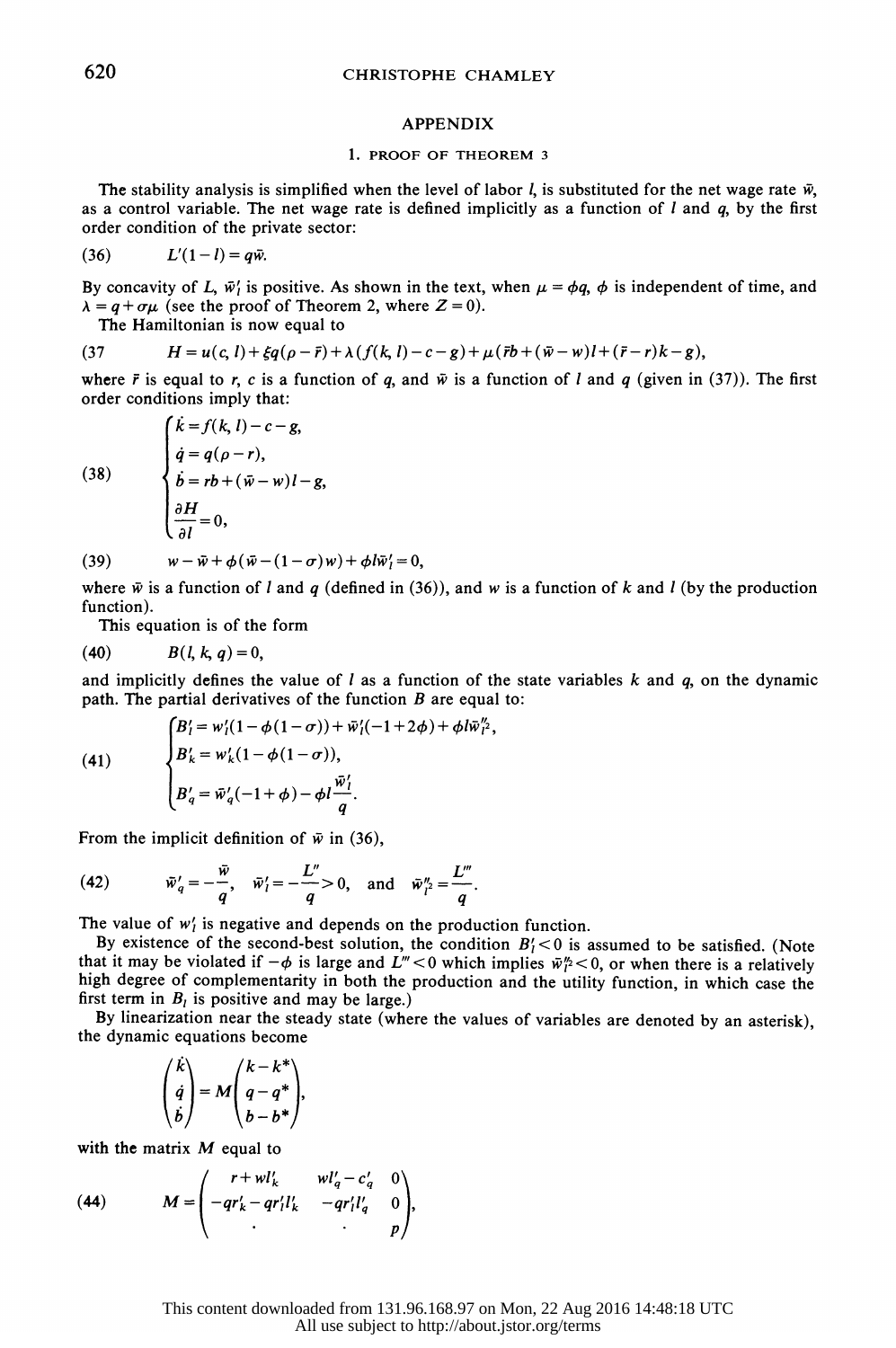where a dot represents a nonzero element. The partial derivatives of  $l$  with respect to  $k$  and  $q$  are defined implicitly in (40) and in the system

(41) 
$$
l'_k = -B'_k/B'_l
$$
, and  $l'_q = -B'_q/B'_l$ .

One eigenvalue of the matrix is equal to  $\rho$  and is positive. To prove that the two other eigenvalues have opposite signs, it is sufficient to show that the first determinant of order two  $\Delta$ , is negative:

(45) 
$$
\Delta = -(r + w l_k) q r'_l l'_q + q (r'_k + r'_l l'_k) (w l'_q - c'_q).
$$

Since  $qc'_q = -c/\sigma$ ,  $r'_l = -(k/l)r'_k$  (by the constant returns to scale assumption), and the level of output y is equal to  $rk +wl$ , after some manipulations,

(46) 
$$
\Delta = \frac{cr'_k}{\sigma} \left[ 1 + \frac{\sigma y}{c} \frac{ql'_q}{l} - \frac{kl'_k}{l} \right].
$$

Substitute for  $l'_a$  and  $l'_k$  the ratios  $-(B'_a/B'_i)$  and  $-(B'_k/B'_i)$  of the expressions in (41) and use  $w'_l = -(k/l)w'_k$ , to find

$$
(47) \t\t A = \frac{cr'_k}{\sigma} \frac{S}{B'_l},
$$

with

$$
S = \phi l \bar{w}_l^{\prime \prime} + \bar{w}_l^{\prime} \left( -1 + \left( 2 + \frac{\sigma y}{c} \right) \phi \right) - \frac{\sigma y}{c} \bar{w}_q^{\prime} (-1 + \phi).
$$

 It follows immediately that either of the conditions given in Theorem 3 is sufficient for the determinant  $\Delta$  to be negative. (Note also that if  $-\phi$  is large and L''' is negative, the sign of  $\Delta$  may be positive.)

The matrix  $M$  of the linearized system has two positive eigenvalues, and one negative eigenvalue. Therefore when the value of the constant variable  $\phi$  is given, for each value of k near its steady level, there are unique values of q and b such that the dynamic system converges to the steady state.

 The conditions of Theorem 3 are only sufficient conditions. The local stability could be proven under less restrictive assumptions. The previous analysis also shows that the existence of a unique second best dynamic path which converges to the steady state does not always occur.

### 2. THE LENGTH OF THE PERIOD OF CAPITAL INCOME TAXATION

The first order condition (26) implies that:

(48) 
$$
\lambda = \rho \lambda - r \lambda - \mu (r - \bar{r}).
$$

Using (27), in the interval  $(0, \tau)$ ,

(49)  $\dot{\lambda} - \dot{\mu} = (\rho - r)(\lambda - \mu).$ 

If r is equal to  $\rho$ ,  $\lambda - \mu$  is constant over time. According to (32),  $\nu_i = Z_i = 0$  for  $t \ge \tau$ , and therefore  $\lambda_{\tau}-\mu_{\tau}=q_{t}$ , when  $\sigma$  is equal to one. This implies that

(50) 
$$
\lambda_t - \mu_t = \lambda_\tau - \mu_\tau = q_\tau, \text{ for } 0 \leq t \leq \tau.
$$

In the interval  $(0, \tau)$ ,  $\bar{r} = 0$ , the relation (23) reduces to  $\dot{q} = \rho q$ , and

$$
(51) \hspace{1cm} q_t = q_\tau \, e^{p(t-\tau)}.
$$

Substituting  $\lambda_t - \mu_t$  and  $q_t$  in (33), the expression (32) is equivalent to:

(52) 
$$
\dot{v}_t = \rho v_t + 1 - e^{\rho(\tau - t)}, \text{ for } 0 \le t \le \tau.
$$

Since  $v_0 = -\mu a_0$  in (29) ( $\xi_0 = 0$ ), and  $v_\tau = 0$ , the value of  $\tau$  is found by integration of (52), and is the solution of the equation

$$
e^{\rho\tau}+e^{-\rho\tau}-2=-2\mu\rho a_0.
$$

A good approximation is given by the formula (35) in the text.

When r is greater or smaller than some value  $\theta r$ , where  $\theta$  is a constant, the equation in (49) can be replaced by an inequality. Upper or lower bounds can be obtained by a straightforward extension of the above method.